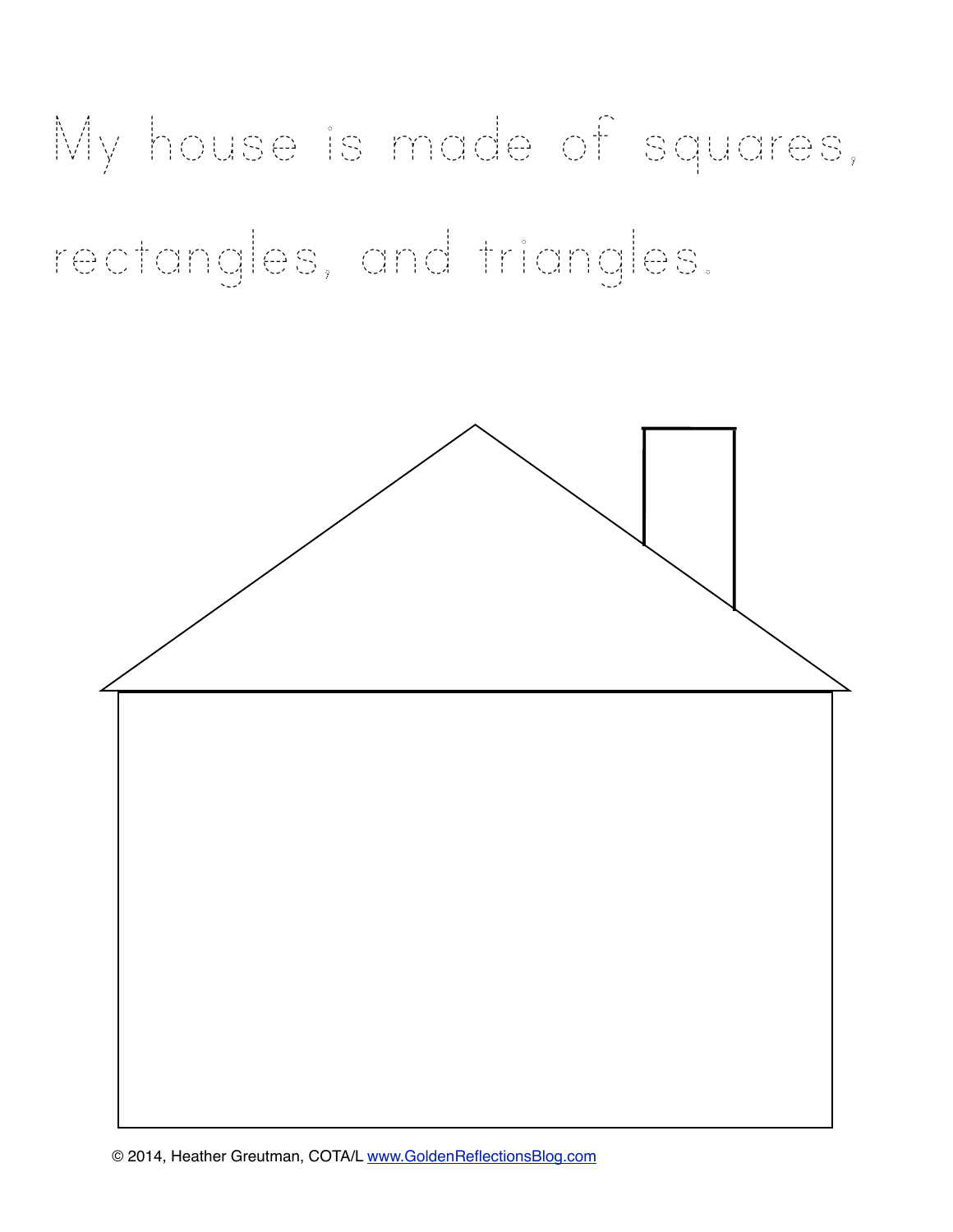Have your child color all the shapes you see below. In the large rectangle piece at the bottom, have your child color the entire thing the same color. The windows and door in this piece are only guides for where to put the puzzle pieces. Cut out these shapes with scissors. If you are working with a smaller child (under 3 years old, possibly 4 depending on their scissor skills) you may want to cut the shapes out yourself and just have them place the pieces on the house above.



© 2014, Heather Greutman, COTA/L [www.GoldenReflectionsBlog.com](http://www.GoldenReflectionsBlog.com)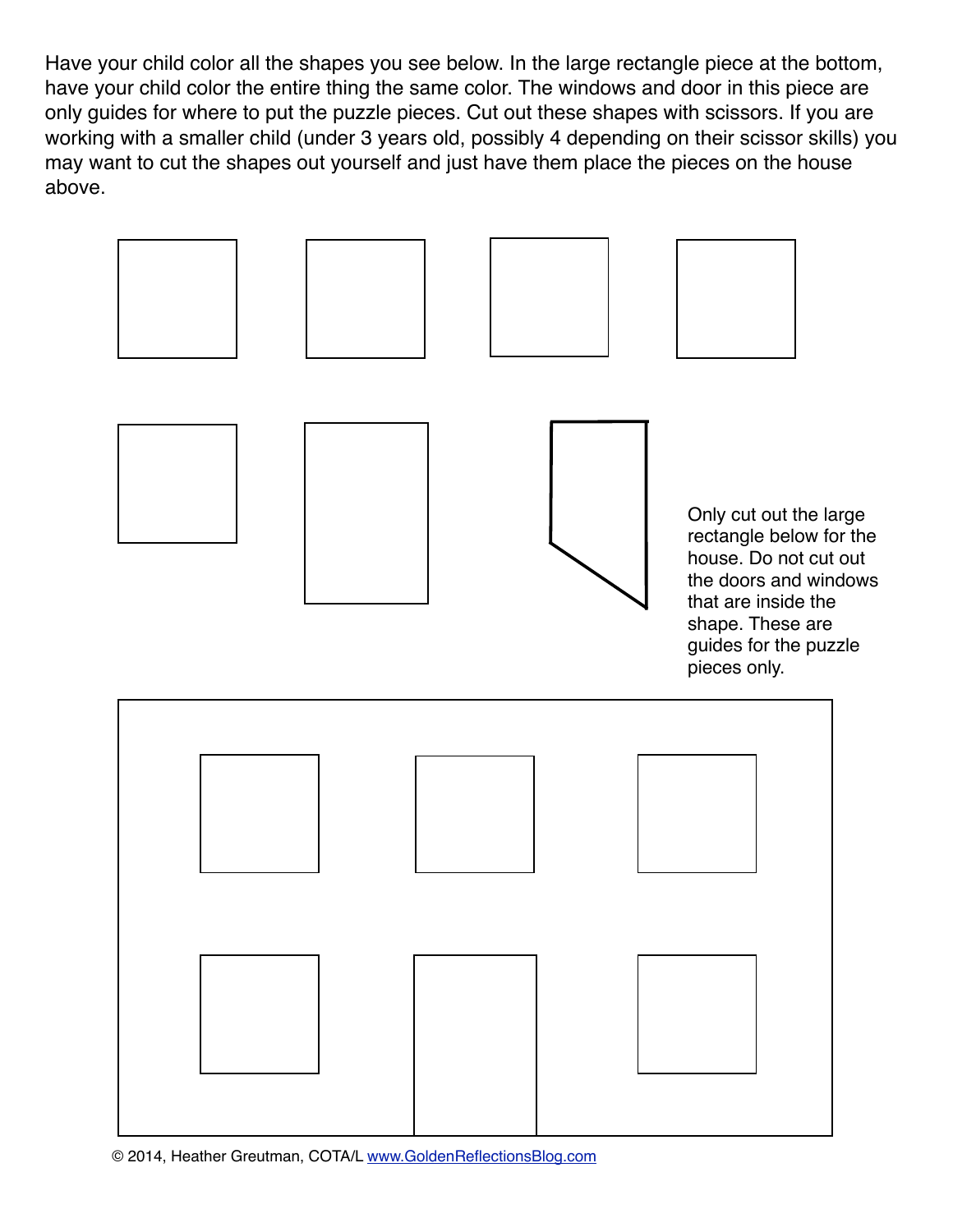

© 2014, Heather Greutman, COTA/L [www.GoldenReflectionsBlog.com](http://www.GoldenReflectionsBlog.com)